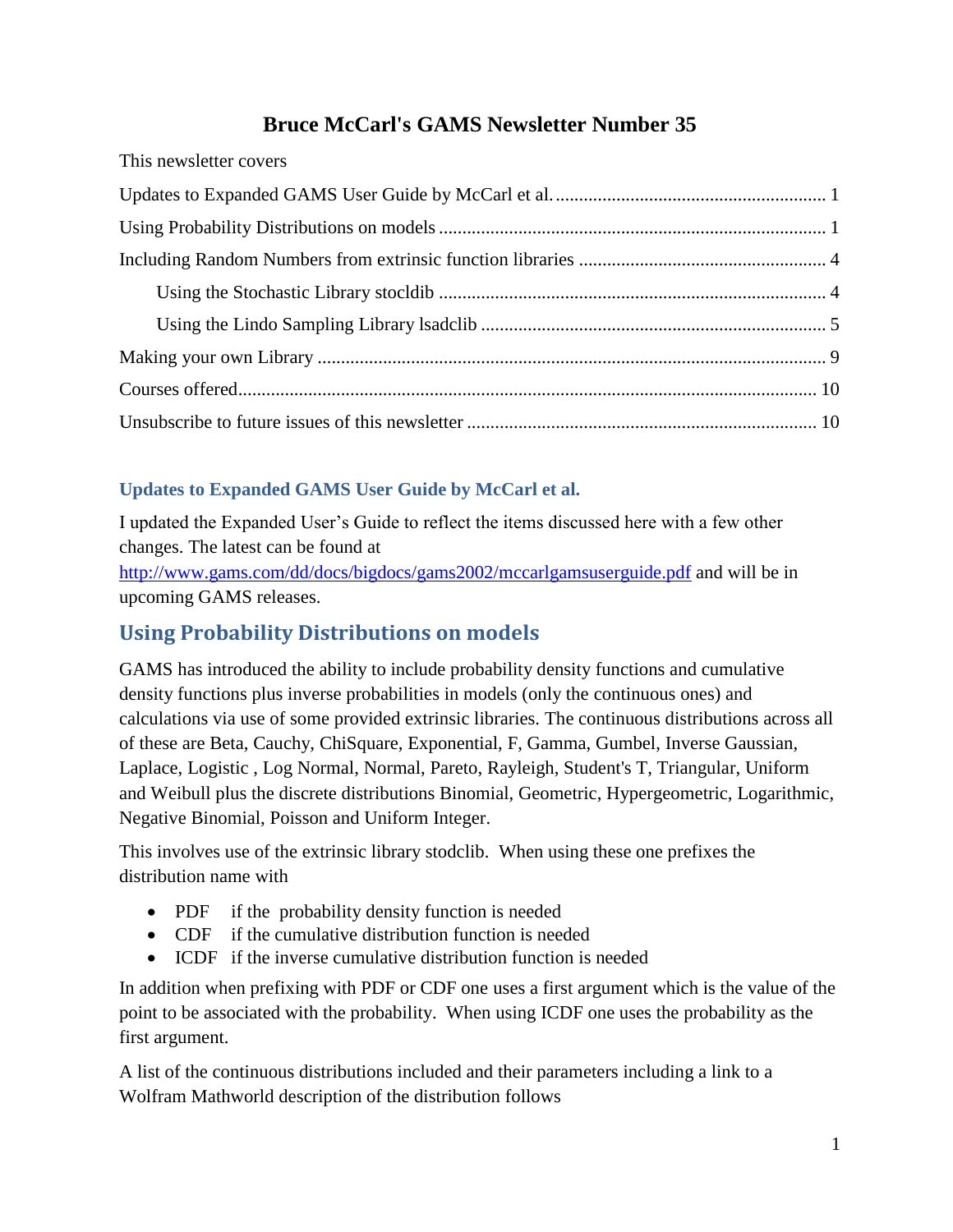| Beta(ALPHA,BETA)          | Beta distribution with parameters ALPHA and BETA                                                                             |
|---------------------------|------------------------------------------------------------------------------------------------------------------------------|
| Cauchy(MEDIAN, HALFWIDTH) | Cauchy distribution with parameters MEDIAN and<br><b>HALFWIDTH</b>                                                           |
| ChiSquare(DF)             | Chi-squared distribution with the parameter degrees of freedom<br>DF                                                         |
| Exponential(LAMBDA)       | <b>Exponential distribution</b> with rate of change parameter<br><b>LAMBDA</b>                                               |
| F(DF1,DF2)                | F-distribution with parameters for degrees of freedom DF1<br>and DF <sub>2</sub>                                             |
| Gamma(ALPHA, THETA)       | Gamma distribution with parameters ALPHA and THETA                                                                           |
| Gumbel(ALPHA, BETA)       | Gumbel distribution with parameters ALPHA and BETA                                                                           |
| InvGaussian(MU,LAMBDA)    | <b>Inverse Gaussian distribution</b> with parameters MU and<br><b>LAMBDA</b>                                                 |
| Laplace(MU,BETA)          | Laplace distribution with parameters MU and BETA                                                                             |
| Logistic(MU,BETA)         | Logistic distribution with parameters MU and BETA                                                                            |
| LogNormal(MU,SIGMA)       | Log Normal distribution with parameters MU and SIGMA                                                                         |
| Normal(MEAN, STD DEV)     | Normal distribution with parameters MEAN and STD DEV                                                                         |
| Pareto(K,ALPHA)           | Pareto distribution with parameters K which gives the min<br>value of the input item and ALPHA the shape parameter           |
| Rayleigh(SIGMA)           | Rayleigh distribution with parameter SIGMA                                                                                   |
| StudentT(DF)              | Student's t-distribution with parameter degrees of freedom<br>DF                                                             |
| Triangular(LOW,MODE,HIGH) | Triangular distribution with parameters telling it falls<br>between LOW and HIGH with MODE being the most<br>probable number |
| Uniform(LOW,HIGH)         | Uniform distribution with parameters telling it falls<br>between LOW and HIGH                                                |
| Weibull(ALPHA, BETA)      | Weibull distribution with parameters ALPHA and BETA                                                                          |

These are used first by activating the functions and giving them a local name. For a use involving a mixture of pdfs, cdfs and icdf for the normal, beta, Cauchy and lognormal distributions this is as follows (extrinsicstoc.gms).

|                  | \$funclibin stolib stodclib |                    |  |
|------------------|-----------------------------|--------------------|--|
| function cdfnorm |                             | /stolib.cdfnormal  |  |
|                  | icdfnorm                    | /stolib.icdfnormal |  |
|                  | pdfnorm                     | /stolib.pdfnormal  |  |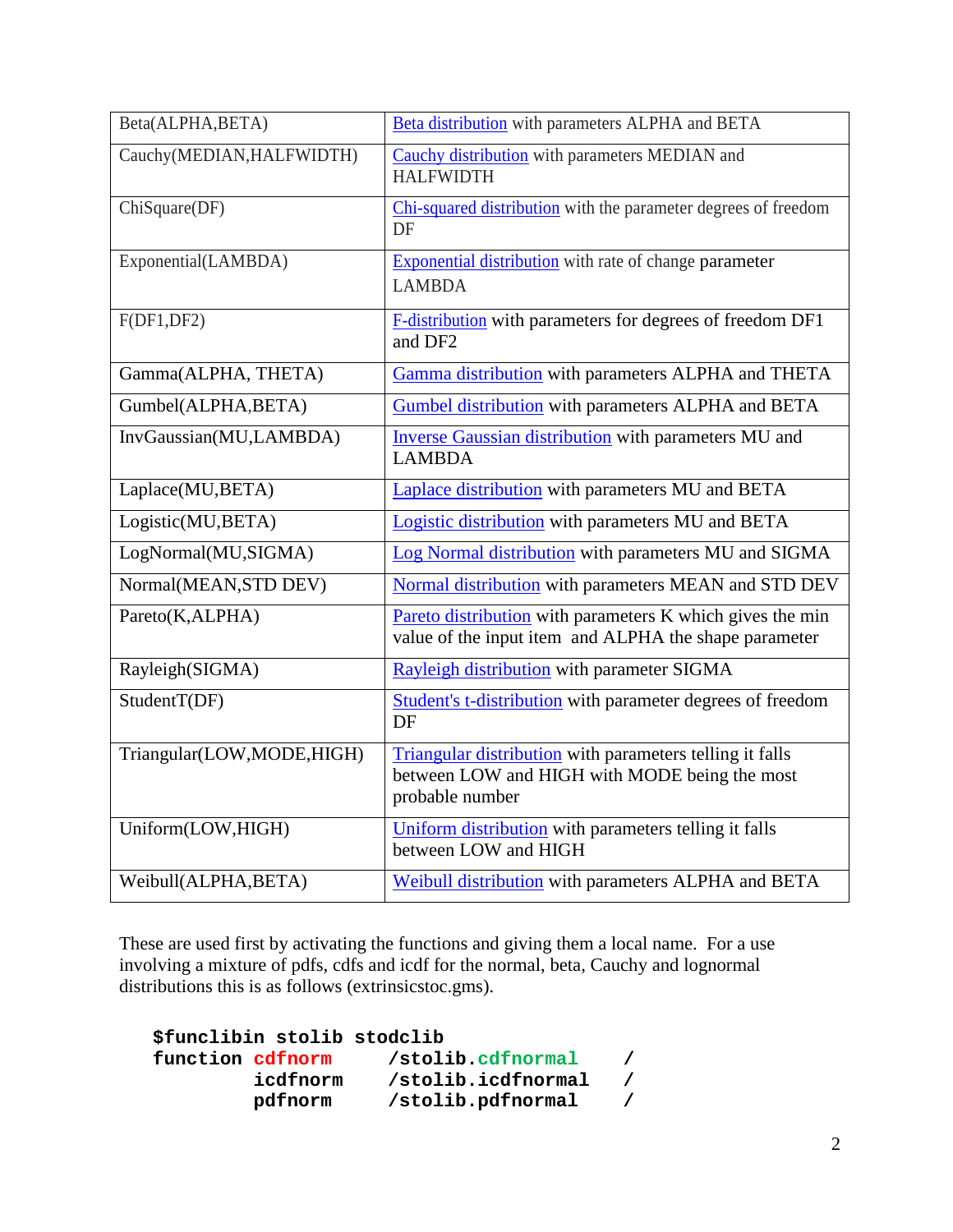| /stolib.cdfbeta                    |          |
|------------------------------------|----------|
| /stolib.icdfbeta                   | $\prime$ |
| /stolib.cdfcauchy                  | $\prime$ |
| icdfcauchy /stolib.icdfcauchy      |          |
| cdflognorm /stolib.cdflognormal /; |          |
|                                    |          |

Where for example the function **CDFNORMAL** that gives the probability up to a specific point in a normal distribution with a given mean and standard deviation is given the local name **cdfnorm**. In turn statements like

```
normalx(i,"cdf")=cdfnorm(normalx(i,"xval"),5,2);
```
where the function is evaluated giving the cumulative probability of the normal distribution from minus infinity to the specified point **normalx(i,"xval")** in a normal distribution with a mean of 5 and a standard deviation of 2.

Examples involving alternative distributions are given below where the first case shows use in **a model equation** and the rest in calculations.

```
totcost.. totalcost=e=costtostock*inventory
         +shortfallcost
         *sum(k,(inventory+del(k)-inventory)
*(pdfnorm((inventory+del(k)),meandemand,stddevdemand)));
lognormalx(i,"cdf")
    =cdflognorm(lognormalx(i,"xval"),lognorm_m,lognorm_s);
normalx(i,"cdf")=cdfnorm(normalx(i,"xval"),10,2);
xvals(i,"val")=icdfnorm(xvals(i,"prob"),meandemand,stddevdema
nd);
shouldbepoint5=cdfbeta(xmedian,alpha,beta);
xmedian=icdfcauchy(0.5,median,halfwidth);
x=cdfcauchy(xmedian,median,halfwidth);
```
Note in this case a statement like **icdfcauchy(0.5,median,**halfwidth**)** finds the x value from a Cauchy distribution with parameters median and halfwidth that has a **cumulative probability of 50%** of the observations below it. Also pdfnorm(inventory,meandemand,stddevdemand) returns the probability of the point inventory from the normal distribution with a mean of meandemand and a standard deviation of stddevdemand**.**

When these used in model equations the model needs to be of the type DNLP. Also note the GLOBAL solvers cannot deal with models that contain such functions.

One can also use discrete distributions but only in calculations. A list of the discrete distributions included and their parameters including a link to a Wolfram Mathworld description of the distribution follows

The discrete distributions included are (Note these cannot be used in model .. equations)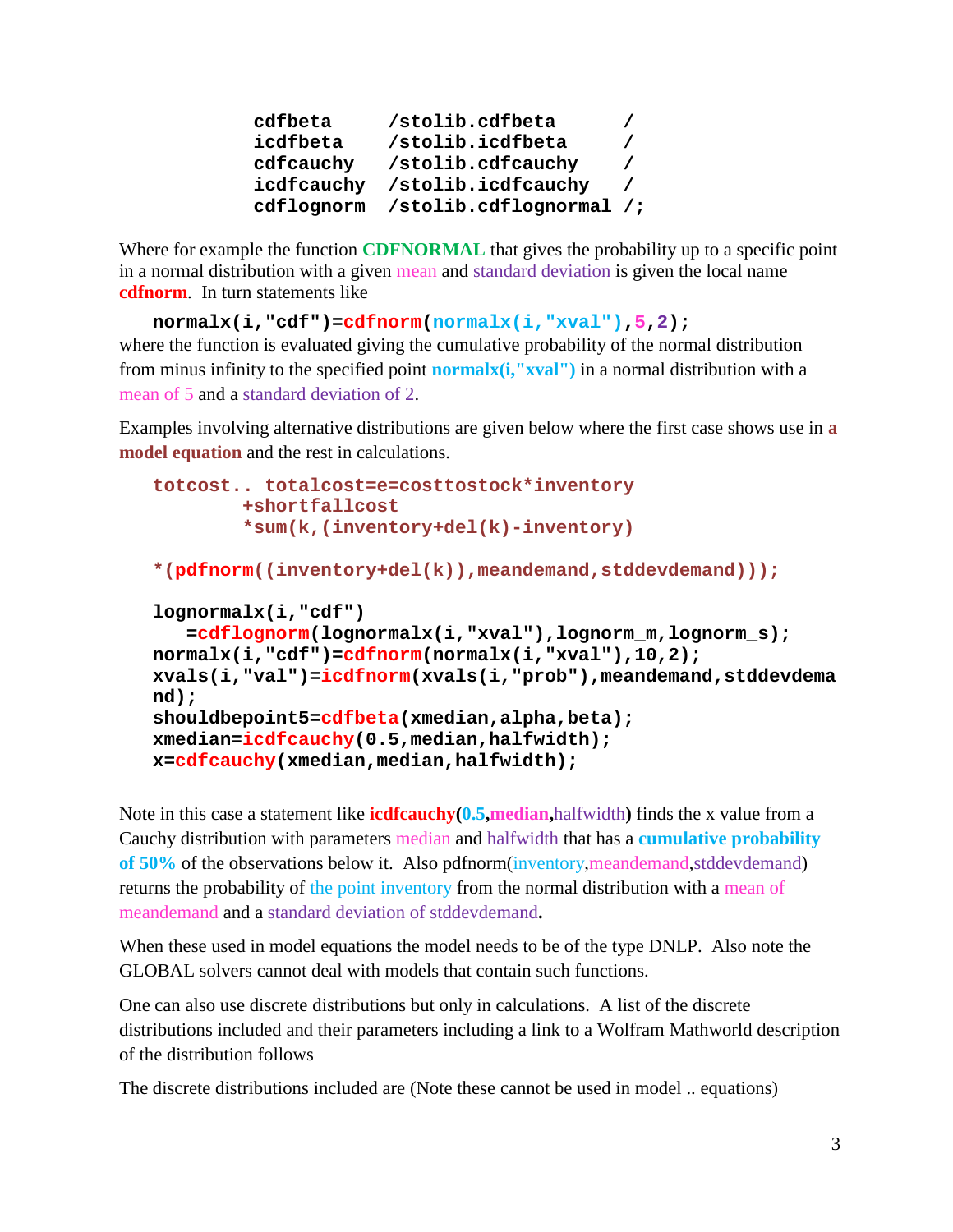| Binomial(N, P)              | <b>Binomial distribution</b> with parameters for number of trials N<br>and success probability P in each trial                                                                                                                                                                                                     |
|-----------------------------|--------------------------------------------------------------------------------------------------------------------------------------------------------------------------------------------------------------------------------------------------------------------------------------------------------------------|
| Geometric(P)                | Geometric distribution with parameter giving success<br>probability P in each trial                                                                                                                                                                                                                                |
| HyperGeo(TOTAL,GOOD,TRIALS) | <b>Hypergeometric distribution</b> with parameters giving total<br>number of elements TOTAL, number of good elements<br>GOOD and number of trials TRIALS                                                                                                                                                           |
| Logarithmic(THETA)          | Logarithmic distribution with parameter THETA, also called<br>log-series distribution                                                                                                                                                                                                                              |
| NegBinomial(FAILURES,P)     | <b>Negative Binomial distribution</b> with parameters for the<br>number of failures until the experiment is stopped<br>FAILURES and the success probability P in each trial. The<br>number generated by PDF and CDF or input to ICDF<br>describes the number of successes before the defined<br>number of failures |
| Poisson(LAMBDA)             | Poisson distribution with mean LAMBDA                                                                                                                                                                                                                                                                              |
| UniformInt(LOW,HIGH)        | Integer Uniform distribution with parameters telling that the<br>distribution falls between LOW and HIGH values.                                                                                                                                                                                                   |

Again these are referenced with the PDF, CDF and ICDF prefixes and the first argument being the point value of the probability. Use of these is not allowed in model equations and when attempted causes an execution error.

### **Including Random Numbers from extrinsic function libraries**

Capabilities have been introduced to generate random numbers from a variety of **distributions** again via extrinsic functions. To do this one can use variants of the functions just discussed (those from the Stochastic Library **stocldib**) or ones from the Lindo Sampling Library (**lsadclib) although use of the Lindo ones requires a license for GAMS/Lindo**. (Without a license only a demo version is available which is restricted to the Normal and the Uniform distribution and no more than 10 sample points.)

#### *Using the Stochastic Library stocldib*

In terms of the Stochastic Library the usable [continuous](file:///C:/mccarl/papers/newsletter35.docx%23continuous) and [discrete](file:///C:/mccarl/papers/newsletter35.docx%23discrete) distributions are those listed in the tables above. When using that library one again needs to activate the library and give the function a local name. Here to generate random numbers the distribution name is prefixed with a d. Thus, for example, to generate numbers from the Cauchy, Binomial, Normal and LogNormal one would use code like the following (randnumb.gms)

```
$funclibin stolib stodclib
function randnorm /stolib.dnormal /
        randbin /stolib.dbinomial /
```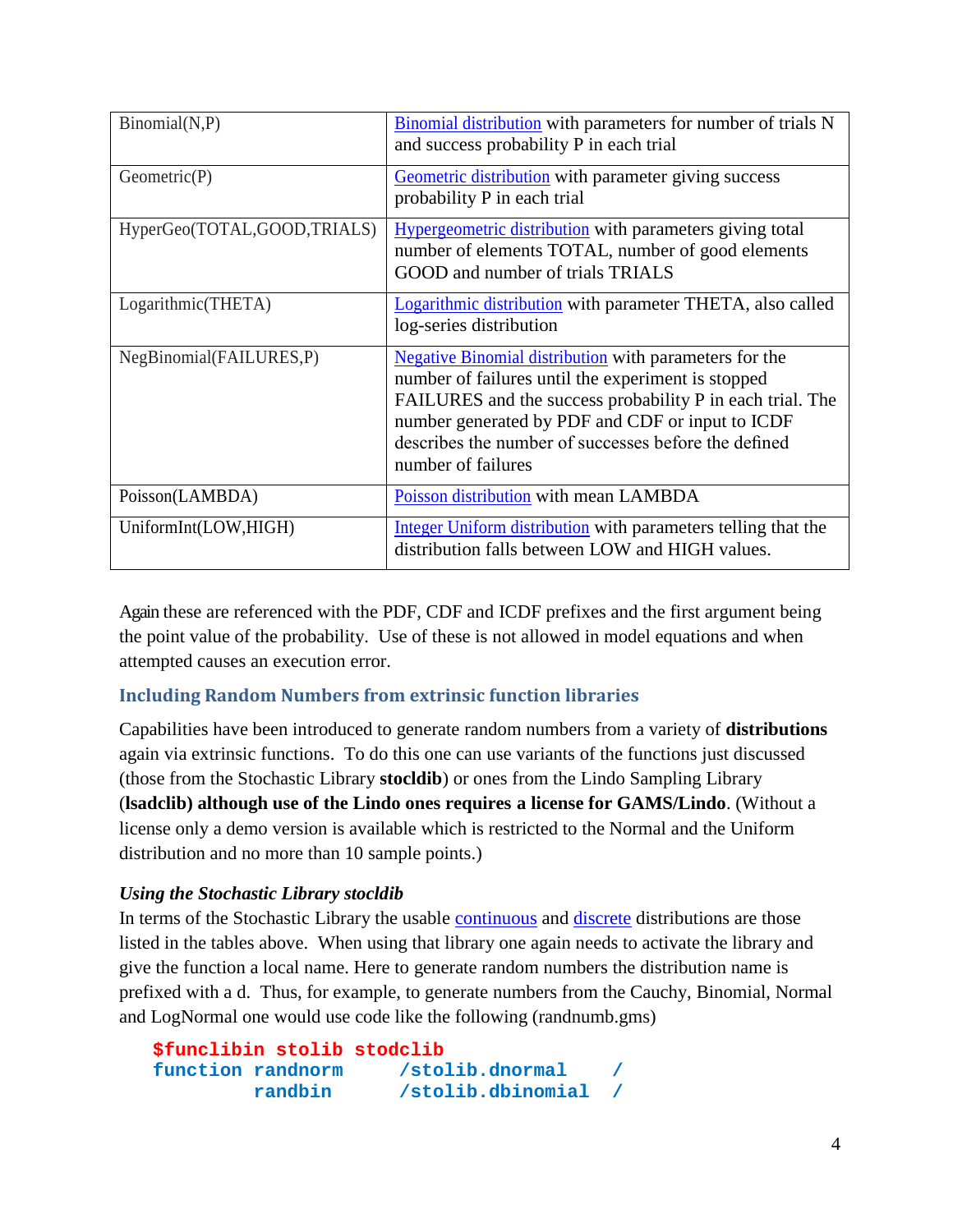```
 randcauchy /stolib.dcauchy /
          randlognorm /stolib.dlognormal /;
set i /i1*i20/
set j /norm,binomial,cauchy,lognorm/
parameter randx(i,j) numbers from distributions;
randx(i,"norm")=randnorm(5,2);
randx(i,"binomial")=randbin(10,0.5);
randx(i,"cauchy")=randcauchy(5,1);
randx(i,"lognorm")=randlognorm(1.2,0.3);
display randx;
```
That code first activates the stoclib library then gives the desired functions local names. Subsequently the functions are used in this case generating 20 random numbers for each of the 4 distributions with the desired parameters.

One can also reset the random number seed using a function SetSeed(SEED) as follows

```
function setseedh /stolib.SetSeed /;
scalar x;
x=setseedh(99883);
```
where a local function name is again defined and then the seed is set by setting a scalar equal to the function with a user defined value that when this is set to the same value between runs will cause the random numbers to always follow a particular sequence.

#### *Using the Lindo Sampling Library lsadclib*

In terms of the Lindo Sampling Library, one can generate random numbers for many of the same distributions with a few additional ones as listed below. In addition one has the capability to introduce correlations and exercise control over the random number process. Note these cannot be used in model equations.

The continuous distributions included and their parameters including a link to a Wolfram Mathworld description of the distribution are listed in the table below. Here note that the parameters here also include

- the sample size (SAMSIZE) telling how many numbers to generate
- an optional parameter (VARRED) that allows one to alter the sampling procedure variance [reduction method](http://en.wikipedia.org/wiki/Variance_reduction) (0=none, 1=Latin Hyper Square, 2=Antithetic) with Latin Hyper Square Sampling being the default.

| Beta(ALPHA,BETA,SAMSIZE[,VARRED])            | <b>Beta distribution</b> with parameters<br><b>ALPHA</b> and BETA  |
|----------------------------------------------|--------------------------------------------------------------------|
| Cauchy(MEDIAN, HALFWIDTH, SAMSIZE[, VARRED]) | <b>Cauchy distribution</b> with parameters<br>MEDIAN and HALFWIDTH |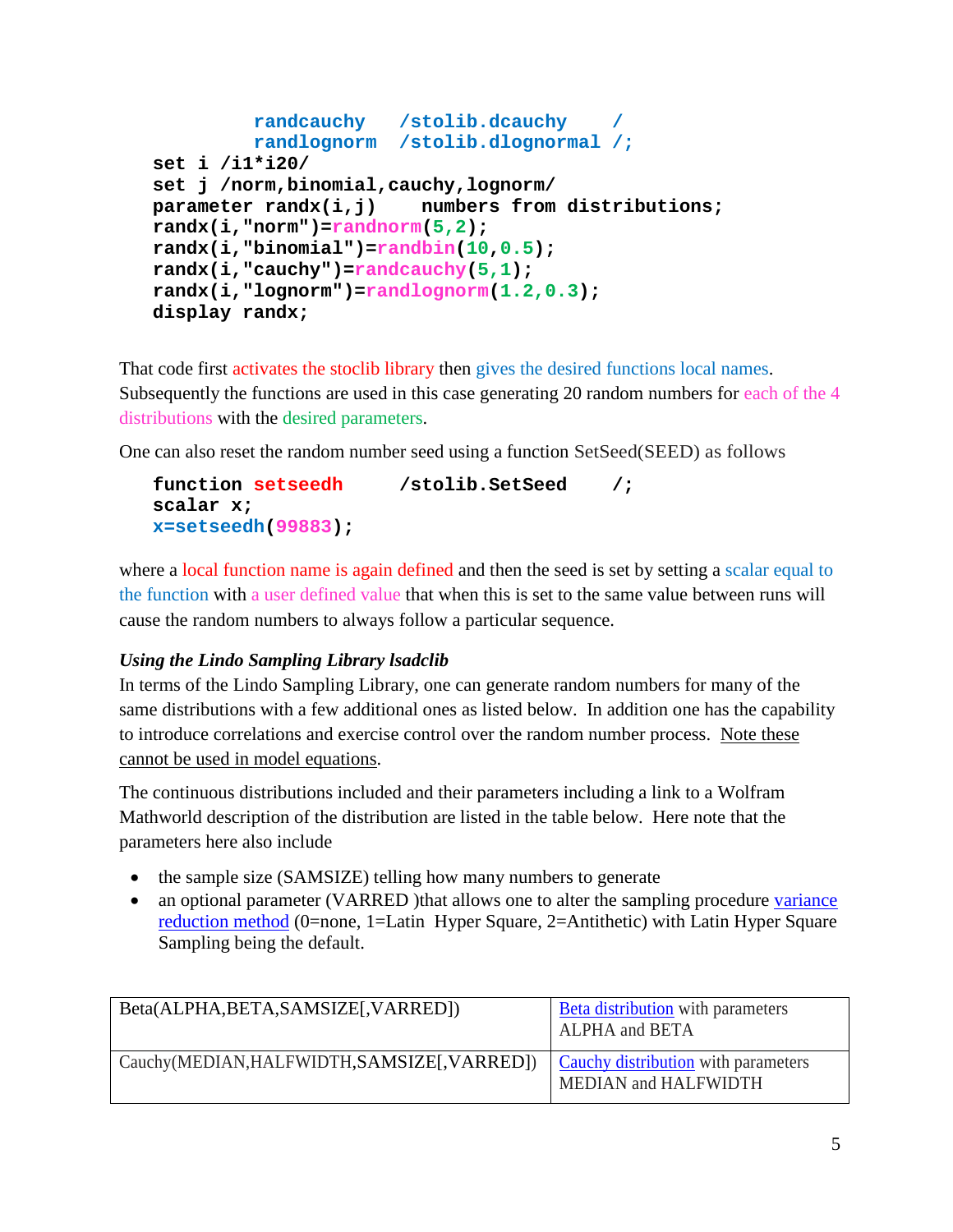| ChiSquare(DF,SAMSIZE[,VARRED])             | Chi-squared distribution with the<br>parameter degrees of freedom DF                                                            |
|--------------------------------------------|---------------------------------------------------------------------------------------------------------------------------------|
| Exponential(LAMBDA,SAMSIZE[,VARRED])       | <b>Exponential distribution</b> with rate of<br>change parameter LAMBDA                                                         |
| F(DF1,DF2,SAMSIZE[,VARRED])                | <b>F-distribution</b> with parameters for<br>degrees of freedom DF1 and DF2                                                     |
| Gamma(ALPHA, THETA, SAMSIZE[, VARRED])     | Gamma distribution with parameters<br><b>ALPHA</b> and THETA                                                                    |
| Gumbel(ALPHA,BETA,SAMSIZE[,VARRED])        | <b>Gumbel distribution</b> with parameters<br><b>ALPHA</b> and <b>BETA</b>                                                      |
| InvGaussian(MU,LAMBDA,SAMSIZE[,VARRED])    | <b>Inverse Gaussian distribution with</b><br>parameters MU and LAMBDA                                                           |
| Laplace(MU,BETA,SAMSIZE[,VARRED])          | <b>Laplace distribution</b> with parameters<br>MU and BETA                                                                      |
| Logistic(MU,BETA,SAMSIZE[,VARRED])         | <b>Logistic distribution</b> with parameters<br>MU and BETA                                                                     |
| LogNormal(MU,SIGMA,SAMSIZE[,VARRED])       | Log Normal distribution with<br>parameters MU and SIGMA                                                                         |
| Normal(MEAN,STD DEV,SAMSIZE[,VARRED])      | <b>Normal distribution</b> with parameters<br><b>MEAN and STD DEV</b>                                                           |
| Pareto(K,ALPHA,SAMSIZE[,VARRED])           | Pareto distribution with parameters K<br>which gives the min value of the<br>input item and ALPHA the shape<br>parameter        |
| Rayleigh(SIGMA,SAMSIZE[,VARRED])           | Rayleigh distribution with parameter<br><b>SIGMA</b>                                                                            |
| StudentT(DF,SAMSIZE[,VARRED])              | <b>Student's t-distribution</b> with<br>parameter degrees of freedom DF                                                         |
| Triangular(LOW,MODE,HIGH,SAMSIZE[,VARRED]) | Triangular distribution with<br>parameters telling it falls between<br>LOW and HIGH with MODE being<br>the most probable number |
| Uniform(LOW,HIGH,SAMSIZE[,VARRED])         | Uniform distribution with parameters<br>telling it falls between LOW and<br><b>HIGH</b>                                         |
| Weibull(ALPHA,BETA,SAMSIZE[,VARRED])       | <b>Weibull distribution</b> with parameters<br><b>ALPHA</b> and <b>BETA</b>                                                     |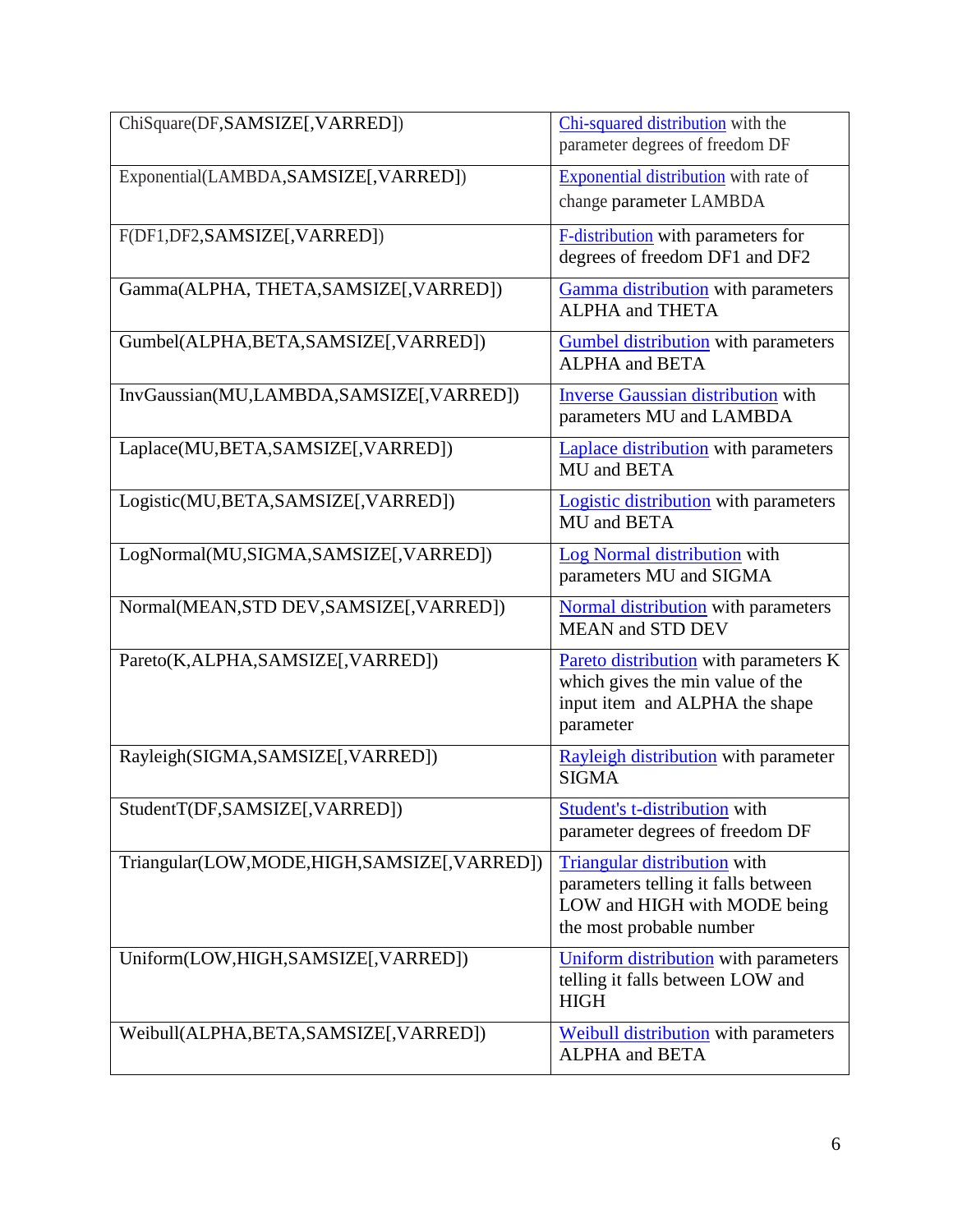The discrete distributions included and their parameters including a link to a Wolfram Mathworld description of the distribution are listed in the table below. Here note that the parameters also include

- the sample size (SAMSIZE) telling how many numbers to generate
- an optional parameter (VARRED )that allows one to alter the sampling procedure variance [reduction method](http://en.wikipedia.org/wiki/Variance_reduction) (0=none, 1=Latin Hyper Square, 2=Antithetic) with Latin Hyper Square Sampling being the default.

| Binomial(N,P,SAMSIZE[,VARRED])               | <b>Binomial distribution</b> with<br>parameters for number of trials N<br>and success probability P in each<br>trial                                                                                                                                                                                                                                                                                                                                                   |
|----------------------------------------------|------------------------------------------------------------------------------------------------------------------------------------------------------------------------------------------------------------------------------------------------------------------------------------------------------------------------------------------------------------------------------------------------------------------------------------------------------------------------|
| HyperGeo(TOTAL,GOOD,TRIALS,SAMSIZE[,VARRED]) | Hypergeometric distribution with<br>parameters giving total number of<br>elements TOTAL, number of good<br>elements GOOD and number of<br>trials TRIALS                                                                                                                                                                                                                                                                                                                |
| Logarithmic(THETA,SAMSIZE[,VARRED])          | Logarithmic distribution with<br>parameter THETA, also called log-<br>series distribution                                                                                                                                                                                                                                                                                                                                                                              |
| NegBinomial(SUCCESS,P,SAMSIZE[,VARRED])      | <b>Negative Binomial distribution with</b><br>parameters for the number of<br>successes (SUCCESS) to be<br>achieved and the probability of<br>success in each trial (P). The<br>generated random number<br>describes the number of failures<br>until we reached the specified<br>number of successes. Note that the<br>Lindo sampling library version is<br>equivalent to the use of the one<br>from the stochastic library when<br>the probability there is 1-P here. |
| Poisson(LAMBDA)                              | Poisson distribution with mean<br><b>LAMBDA</b>                                                                                                                                                                                                                                                                                                                                                                                                                        |

Table J.6: LINDO sampling functions

When using the Lindo Sampling Library one again needs to activate the library and give the functions to be used a local name where here the distribution name is prefixed with SampleLS. For example, to generate 25 numbers from the Cauchy, Binomial, Normal and LogNormal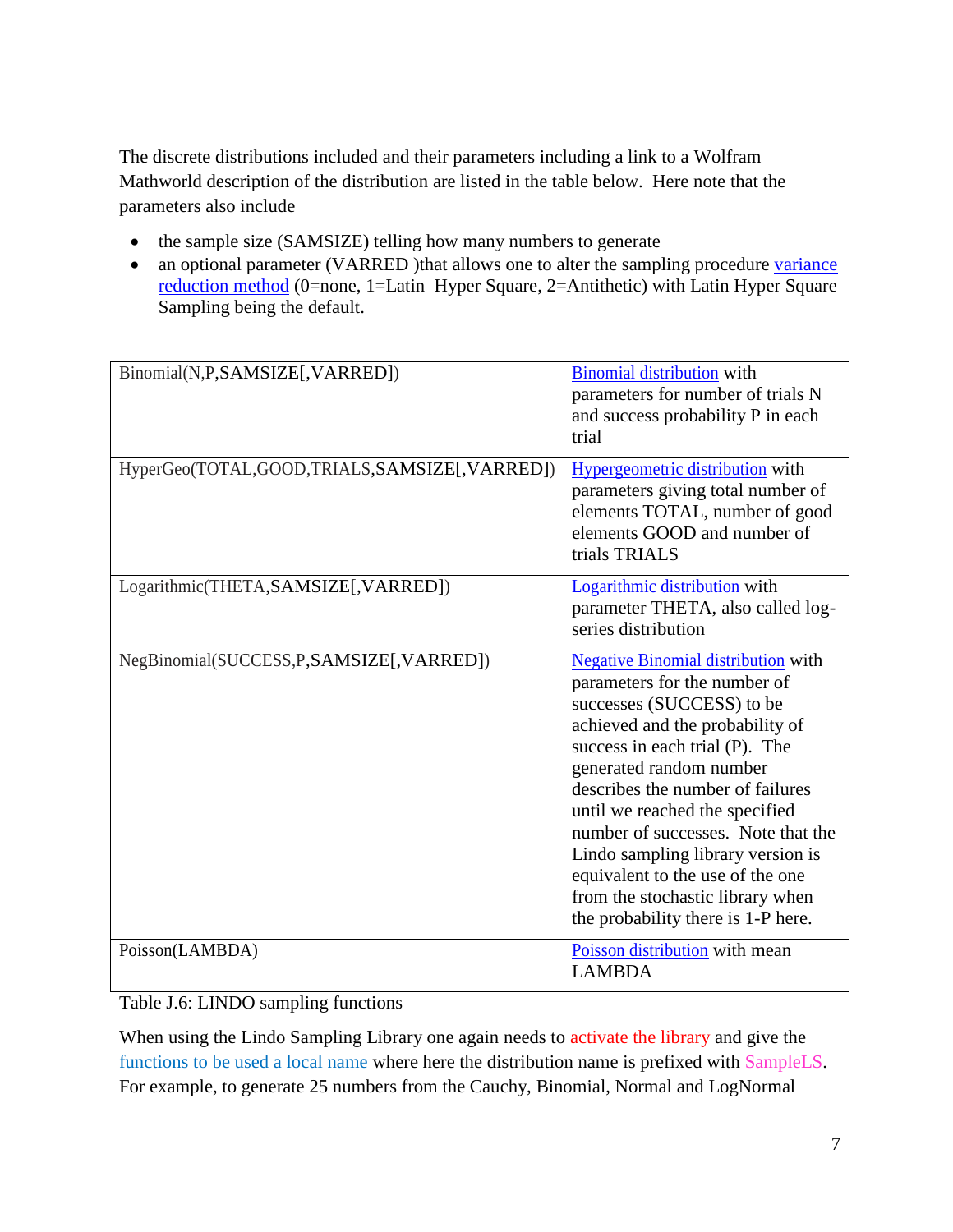using the default variance reduction method, one would use code like the following (randnumb.gms). In that code we first activate the library and give the items local names then in the Lindo Sampling case must set a scalar pointer to the function with the distribution arguments and sample size. This returns a pointer to a location identifying where the random numbers are stored. In turn then we use a loop statement to load in the random numbers using a local version of another function getSampleValues referencing the scalar pointer that sequentially returns each of the values in the sample when called. In turn these need to be stored into a GAMS parameter .

```
$funclibin lsalib lsadclib
function normalSample /lsalib.SampleLSnormal /
         lognormalSample /lsalib.SampleLSlognormal /
          cauchySample /lsalib.SampleLScauchy /
         binomialSample /lsalib.SampleLSbinomial /
          getSampleVal /lsalib.getSampleValues /;
scalar d,h,k,k1,k2;
set is /value01*value12/;
parameter sv(is,j);
k = normalSample(5,2,12);
loop(is, sv(is,"normal") = getSampleVal(k); );
h = lognormalSample(1.2,0.3,12);
loop(is, sv(is,"lognormal") = getSampleVal(h););
k1 = binomialSample(10,0.5,12);
loop(is, sv(is,"binomial") = getSampleVal(k1););
k2 = cauchySample(5,1,12);
loop(is, sv(is,"binomial") = getSampleVal(k2););
```
One can also cause items to be correlated using the functions **setCorrelation and induceCorrelation.** The parameters for this are

| setCorrelation(POINTER1,POINTER2,COR) | Causes subsequent calls involving the samples<br>identifies by POINTER1 and POINTER2 to<br>have the correlation COR when next loaded<br>using the getSampleVal function.   |
|---------------------------------------|----------------------------------------------------------------------------------------------------------------------------------------------------------------------------|
| induceCorrelation(TYPE)               | This controls the type of correlation that is<br>being specified where TYPE is 0 for Pearson,<br>1 for Kendall or 2 for Spearman. It must be<br>used after setcorrelation. |

Coding to make this happen follows. Again we activate the procedures and give them local names then generate the random numbers for two same sized samples. Afterwards we reference set the correlation with arguments of the pointers to the two series then the **correlation** coefficient and its form. Finally the loop statement is used again to draw out the values.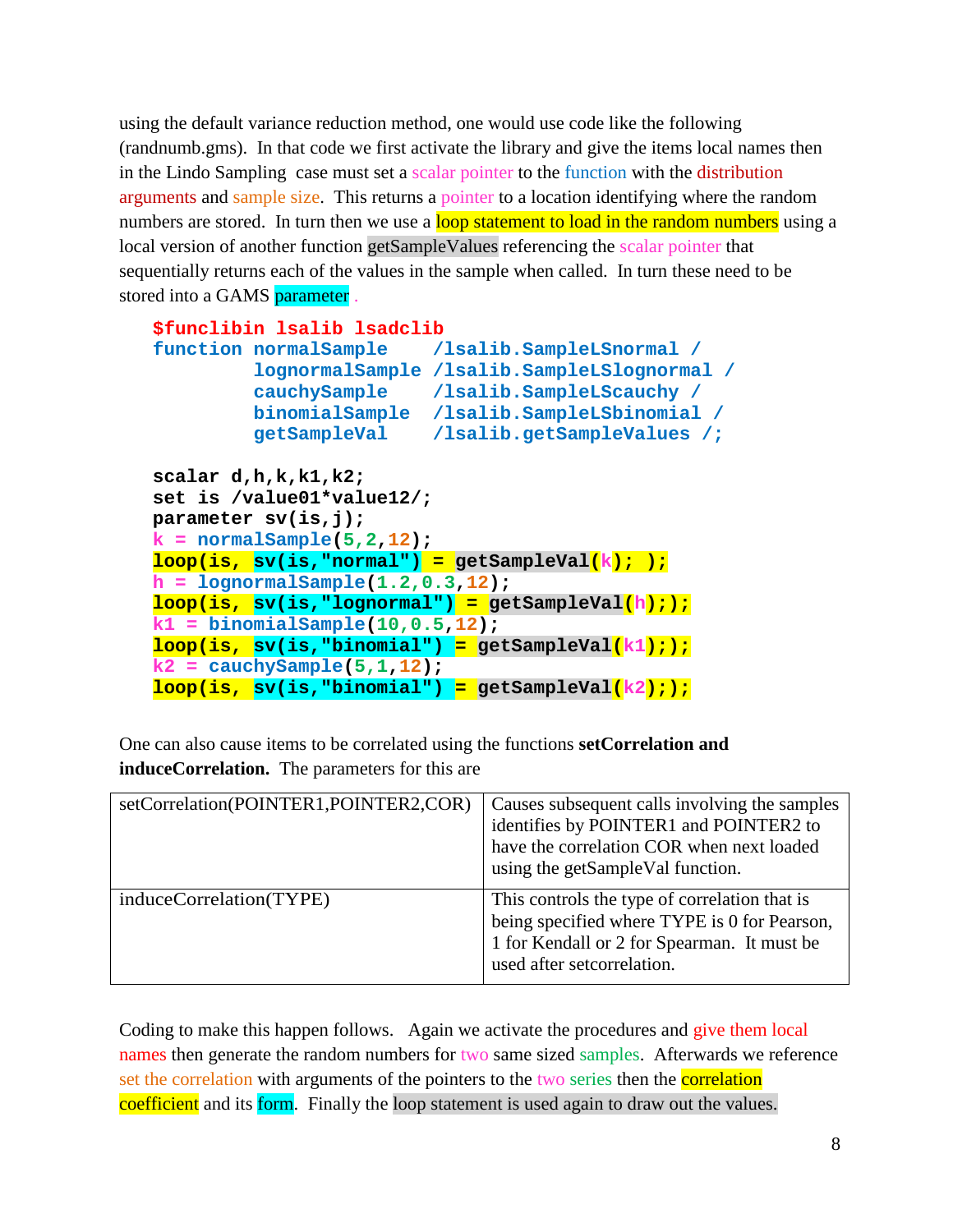```
function setCor \qquad \qquad /lsalib.setCorrelation /
          indCor /lsalib.induceCorrelation /;
k = normalSample(5,2,12);
h = lognormalSample(1.2,0.3,12);
d=setCor(h,k,-1);
d=indCor(1);
loop(is,sv2(is,"aftercorr","normal") = getSampleVal(k););
loop(is,sv2(is,"aftercorr","lognormal") = getSampleVal(h););
```
There are also function alternatives to set the random number seed and the type of random number generation process

| setSeed(SEED) | the SEED arguments resets the random number generator according to a<br>user defined value                                                                                                                         |
|---------------|--------------------------------------------------------------------------------------------------------------------------------------------------------------------------------------------------------------------|
| setRNG(RNG)   | The parameter RNG identifies the random number generator to use with<br>possible values of -1 (free), 0 (system), 1 (lindo1), 2 (lindo2), 3 (lin1), 4<br>(mult1), $5 \text{ (mult2)}$ and $6 \text{ (mersenne)}$ . |

#### **Making your own Library**

Some users may wish to define their own custom extrinsic library. In doing this several steps are recommended.

- Read appendix J of the [GAMS user guide](http://www.gams.com/dd/docs/bigdocs/GAMSUsersGuide.pdf) to get some idea of basic functionality.
- Identify a function that you wish to be able to use from within GAMS and GAMS solves (excepting the global ones that cannot use extrinsic functions). In doing this insure that you cannot implement the function as a macro or batinclude file as those implementations would be much simpler.
- If you want to use the function in a model sent to a solver (ie within an equation) with endogenous variables as arguments, make sure you know how to compute first and second derivatives with respect to all the variables.
- Choose a programming language. Obvious candidates for a programming language are C, C++, Delphi, or Java, as GAMS makes examples available in these languages. These are available in association with the trigonometric library (trifclib) and the GAMS test library contains examples and source codes. If you download using the IDE library manager note that the manager will place the source zip code including a make file in your project file area.
- Using the demonstration models from the test library, make sure you can exercise the entire process of building and testing the extrinsic function shared library as now done for trificlib in the language of your choice. For example, if you're using  $C_{++}$ , look at the testlib model trilib01 or cpplib01. If you're using Fortran, start with trilib03.
- Assemble and test some code that evaluates your function and its derivatives. Note when called the fist parameter tells whether to return the function evaluation, its first derivative or its second derivative.
- Integrate your code into the example code from GAMS using the source files provided for the demo library as a template. This will involve modifying the .spec file to describe the